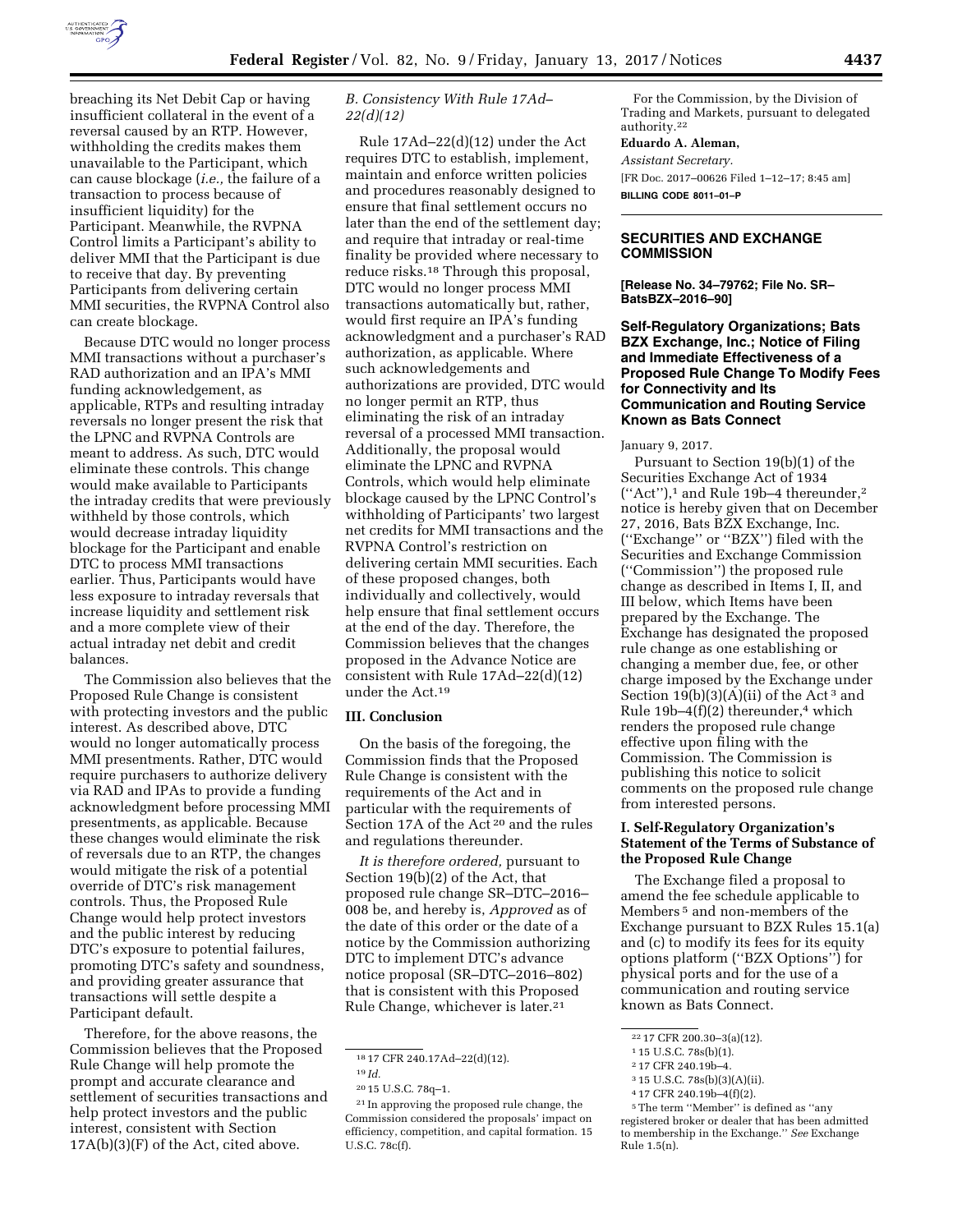The text of the proposed rule change is available at the Exchange's Web site at *[www.bats.com,](http://www.bats.com)* at the principal office of the Exchange, and at the Commission's Public Reference Room.

## **II. Self-Regulatory Organization's Statement of the Purpose of, and Statutory Basis for, the Proposed Rule Change**

In its filing with the Commission, the Exchange included statements concerning the purpose of and basis for the proposed rule change and discussed any comments it received on the proposed rule change. The text of these statements may be examined at the places specified in Item IV below. The Exchange has prepared summaries, set forth in Sections A, B, and C below, of the most significant parts of such statements.

*(A) Self-Regulatory Organization's Statement of the Purpose of, and Statutory Basis for, the Proposed Rule Change* 

#### 1. Purpose

The Exchange proposes to amend the fee schedule for BZX Options to modify its fees for physical ports and for the use of a communication and routing service known as Bats Connect. Each of these proposed changes are described below.

#### Physical Ports

A physical port is utilized by a Member or non-Member to connect to the Exchange at the data centers where the Exchange's servers are located. The Exchange currently maintains a presence in two third-party data centers: (i) The primary data center where the Exchange's business is primarily conducted on a daily basis, and (ii) a secondary data center, which is

predominantly maintained for business continuity purposes. The Exchange currently assesses the following physical connectivity fees for Members and non-Members on a monthly basis: 2,000 per physical port that connects to the System 6 via 1 gigabyte circuit; and 4,000 per physical port that connects to the System via 10 gigabyte circuit. The Exchange proposes to increase the fee per physical port that connects to the System via a 10 gigabyte circuit from 4,000 per month to 6,000 per month in order cover its increased infrastructure costs associated with establishing physical ports to connect to the Exchange's Systems and enable it to continue to maintain and improve its market technology and services. The Exchange does not propose to amend the fee for a 1 gigabyte circuit, which will remain \$2,000 per month.

#### Bats Connect

The Exchange proposes to increase select fees related to the use of Bats Connect. Bats Connect is offered by the Exchange on a voluntary basis in a capacity similar to a vendor.7 In sum, Bats Connect is a communication service that provides subscribers an additional means to receive market data from and route orders to any destination connected to the Exchange's network. Bats Connect does not provide any advantage to subscribers for connecting to the Exchange's affiliates 8 as compared to other methods of connectivity. The servers of the subscriber need not be located in the same facilities as the Exchange in order to subscribe to Bats Connect. Subscribers may also seek to utilize Bats Connect in the event of a market disruption where other alternative

connection methods become unavailable.

The Exchange charges a monthly connectivity fee to subscribers utilizing Bats Connect to route orders to other exchanges and broker-dealers that are connected to the Exchange's network via unicast access. The amount of the connectivity fee varies based solely on the bandwidth selected by the subscriber. Specifically, as set forth under the Unicast Access—Order Entry section of the fee schedule, the Exchange charges \$350 for 1 Mb, \$700 for 5 Mb, \$950 for 10 Mb, \$1,500 for 25 Mb,\$2,500 for 50 Mb, and \$3,500 for 100 Mb. The Exchange proposes to increase those fees as follows: \$500 for 1 Mb, \$1,000 for 5 Mb, and \$1,250 for 10 Mb. The proposed increases are designed to cover increased costs related to hardware, installation, and testing, as well as increased expenses involved in maintaining and managing the service. The Exchange does not propose to increase the fees for the 25 Mb, 50 Mb and 100 Mb connections as those fees will remain \$1,500, \$2,500, and \$3,500, respectively.

Bats Connect also allows subscribers to receive market data feeds from the exchanges connected to the Exchange's network. In such case, the subscriber pays the Exchange a connectivity fee, which are set forth under the Market Data Connectivity section of the fee schedule and vary based solely on the amount of bandwidth required to transmit the selected data product to the subscriber.9 The proposed connectivity fees currently range from no charge to \$11,500 based on the market data product the subscriber selects. The Exchange proposes to increase select connectivity fees for market data as follows:

| Data feed        | Current fee |         |
|------------------|-------------|---------|
|                  | \$650       | \$1.200 |
| COS/CTS          | .000        | .400    |
| <b>OPRA</b>      | 3.500       | 4.500   |
|                  | .300        | .500    |
|                  | 650         | .000    |
|                  | 350         | 750     |
|                  | 1.500       | 14.500  |
|                  | .000        | .250    |
|                  | 150         | 500     |
|                  | 250         | 500     |
|                  | 100         | 500     |
| NYSE Arca Trades | 250         | 500     |
| BBDS/TDDS        | 100         | 500     |

<sup>6</sup>The term ''System'' is defined as ''the automated trading system used by BZX Options for the trading of options contracts.'' *See* Exchange Rule  $16.1(a)(59)$ .

<sup>7</sup>*See* Exchange Rule 13.8.

<sup>8</sup>The Exchange's affiliated exchanges are Bats EDGX Exchange, Inc. (''EDGX''), Bats EDGA Exchange, Inc. (''EDGA''), and Bats BYX Exchange, Inc. (''BYX'').

<sup>9</sup>Subscribers pays any fees charged by the exchange providing the market data feed directly to that exchange.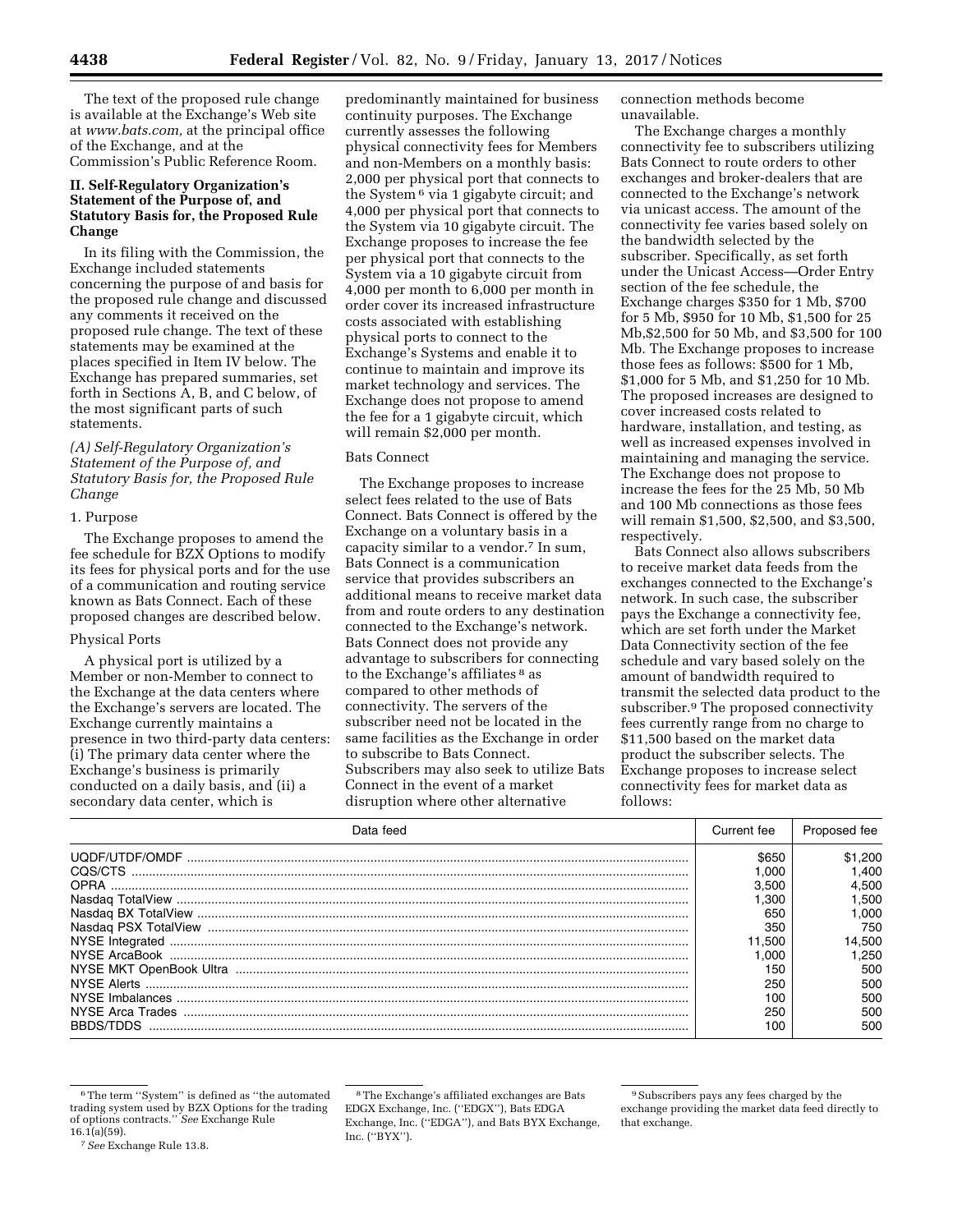The proposed increases are designed to allow the Exchange to cover the increased costs related to the amount of bandwidth required to provide connectivity to receive market data as well as the costs of maintaining that infrastructure.

The Exchange also charges a discounted fee of \$4,160 per month for subscribers who purchase connectivity to a bundle of select market data products, known as the U.S. Equities Select + SIP Bundle. The following market data products are included in the bundle: UQDF/UTDF/OMDF, CQS/ CTS, Nasdaq TotalView, Nasdaq BX TotalView, Nasdaq PSX TotalView, NYSE ArcaBook, NYSE MKT OpenBook Ultra, and BBDS/TTDS.10 Absent the discount, a subscriber purchasing connectivity through Bats Connect for each of these market data products would currently pay a total monthly fee of \$5,200. Instead, a subscriber who purchases connectivity to each of the above market data products is charged a monthly fee of \$4,160, which represents a 20% discount. The Exchange proposes to add NYSE OpenBook Ultra to the bundle. Also, in light of the proposed changes outlined above, the Exchange proposes to increase the discounted rate of the bundle to \$5,910 per month, which would now represent a 40% discount from the rate of \$9,850 a subscriber purchasing connectivity through Bats Connect for each of these market data products would be charged under the proposed rule change.

Lastly, the Exchange proposes to charge a discounted fee of \$6,390 per month for subscribers who purchase connectivity to the OPRA, UQDF/ UTDF/OMDF, and CQS/CTS data feeds. Absent the discount, a subscriber purchasing connectivity through Bats Connect for each of these market data products would pay a total monthly fee of \$7,100. Instead, a subscriber who purchases connectivity to each of the above market data products is charged a monthly fee of \$6,390, which represents a 10% discount.

#### Implementation Date

The Exchange proposes to implement this amendment to its fee schedule on January 3, 2017.

#### 2. Statutory Basis

The Exchange believes that the proposed rule change is consistent with the objectives of Section  $6$  of the Act,<sup>11</sup>

in general, and furthers the objectives of Section  $6(b)(4)$ ,<sup>12</sup> in particular, as it is designed to provide for the equitable allocation of reasonable dues, fees and other charges among its Members and other persons using its facilities. The Exchange also notes that it operates in a highly-competitive market in which market participants can readily direct order flow to competing venues if they deem fee levels at a particular venue to be excessive. The proposed rule change reflects a competitive pricing structure designed to incent market participants to direct their order flow to the Exchange. The Exchange believes that the proposed rates are equitable and non-discriminatory in that they apply uniformly to all Members. The Exchange believes the fees and credits remain competitive with those charged by other venues and therefore continue to be reasonable and equitably allocated to Members.

The Exchange believes that the proposal represents an equitable allocation of reasonable dues, fees, and other charges as its fees for physical connectivity are reasonably constrained by competitive alternatives. If a particular exchange charges excessive fees for connectivity, affected Members and non-Members may opt to terminate their connectivity arrangements with that exchange, and adopt a possible range of alternative strategies, including routing to the applicable exchange through another participant or market center or taking that exchange's data indirectly. Accordingly, if the Exchange charges excessive fees, it would stand to lose not only connectivity revenues but also revenues associated with the execution of orders routed to it, and, to the extent applicable, market data revenues. The Exchange believes that this competitive dynamic imposes powerful restraints on the ability of any exchange to charge unreasonable fees for connectivity.

Furthermore, the proposed rule change is also an equitable allocation of reasonable dues, fees, and other charges as the Exchange believes that the increased fees obtained will enable it to cover its increased infrastructure costs associated with establishing physical ports to connect to the Exchange's Systems. The additional revenue from the increased fees will also enable the Exchange to continue to maintain and improve its market technology and services.

#### Physical Ports

The Exchange believes that the proposed fees for a 10 gigabyte circuit of \$6,000 per month is reasonable in that they are less than analogous fees charged by the Nasdaq Stock Market LLC (''Nasdaq'') and NYSE Arca, Inc. (''Arca''), which range from \$10,000– \$15,000 per month for 10 gigabyte circuits.13 The Exchange believes that the proposed rates are equitable and non-discriminatory in that they apply uniformly to all Members and non-Members. Members and non-Members will continue to choose whether they want more than one physical port and choose the method of connectivity based on their specific needs. All Exchange Members that voluntarily select various service options will be charged the same amount for the same services. As is true of all physical connectivity, all Members and non-Members have the option to select any connectivity option, and there is no differentiation with regard to the fees charged for the service.

## Bats Connect

The Exchange also believes that its proposed fees for Bats Connect provide for the equitable allocation of reasonable dues, fees and other charges among members and other persons using its facilities. First, the Exchange charges a connectivity fee to subscribers utilizing Bats Connect to route orders to other exchanges and market centers that are connected to the Exchange's network, which varies based solely on the amount of bandwidth selected by the subscriber. The proposed increased connectivity fees remain reasonable and competitive as compared to similar fees charged by other exchanges. For purposes of order routing, the Exchange proposes to now charge \$500 for 1 Mb, \$1,000 for 5 Mb, and \$1,250 for 10 Mb. The New York Stock Exchange, Inc. (''NYSE'') currently charges \$300 for 1 Mb, \$700 for 5 Mb, and \$900 for 10 Mb.14 In addition, the proposed rates continue to be less than what a subscriber would pay to connect directly to another exchange.15 The Exchange notes that, overall, the connectivity fee for routing of orders to other market centers proposed by the

<sup>10</sup>The Exchange also proposes to correct a typographical error in referencing BBDS/TDDS in its description of the U.S. Equity Select + SIP bundle.<br><sup>11</sup> 15 U.S.C. 78f.

<sup>12 15</sup> U.S.C. 78f(b)(4).

<sup>13</sup>*See* Nasdaq Rule 7034(b) *and* the Co-Location section of the NYSE Arca fee schedule *available at [https://www.nyse.com/publicdocs/nyse/markets/](https://www.nyse.com/publicdocs/nyse/markets/nyse-arca/NYSE_Arca_Marketplace_Fees.pdf)  [nyse-arca/NYSE](https://www.nyse.com/publicdocs/nyse/markets/nyse-arca/NYSE_Arca_Marketplace_Fees.pdf)*\_*Arca*\_*Marketplace*\_*Fees.pdf* (dated December 2,  $201\overline{6}$ ).

<sup>14</sup>*See* Section 3.6.1 of NYSE's SFTI Americas Product and Service List *available at [http://](http://www.nyxdata.com/docs/connectivity) [www.nyxdata.com/docs/connectivity.](http://www.nyxdata.com/docs/connectivity)* 

<sup>15</sup>*See e.g.,* Nasdaq Rule 7034(b) *and* the NYSE Arca fee schedule *available at [https://](https://www.nyse.com/publicdocs/nyse/markets/nyse-arca/NYSE_Arca_Marketplace_Fees.pdf) [www.nyse.com/publicdocs/nyse/markets/nyse-arca/](https://www.nyse.com/publicdocs/nyse/markets/nyse-arca/NYSE_Arca_Marketplace_Fees.pdf)  NYSE*\_*Arca*\_*[Marketplace](https://www.nyse.com/publicdocs/nyse/markets/nyse-arca/NYSE_Arca_Marketplace_Fees.pdf)*\_*Fees.pdf* (dated December  $2, 201\overline{6}$ ).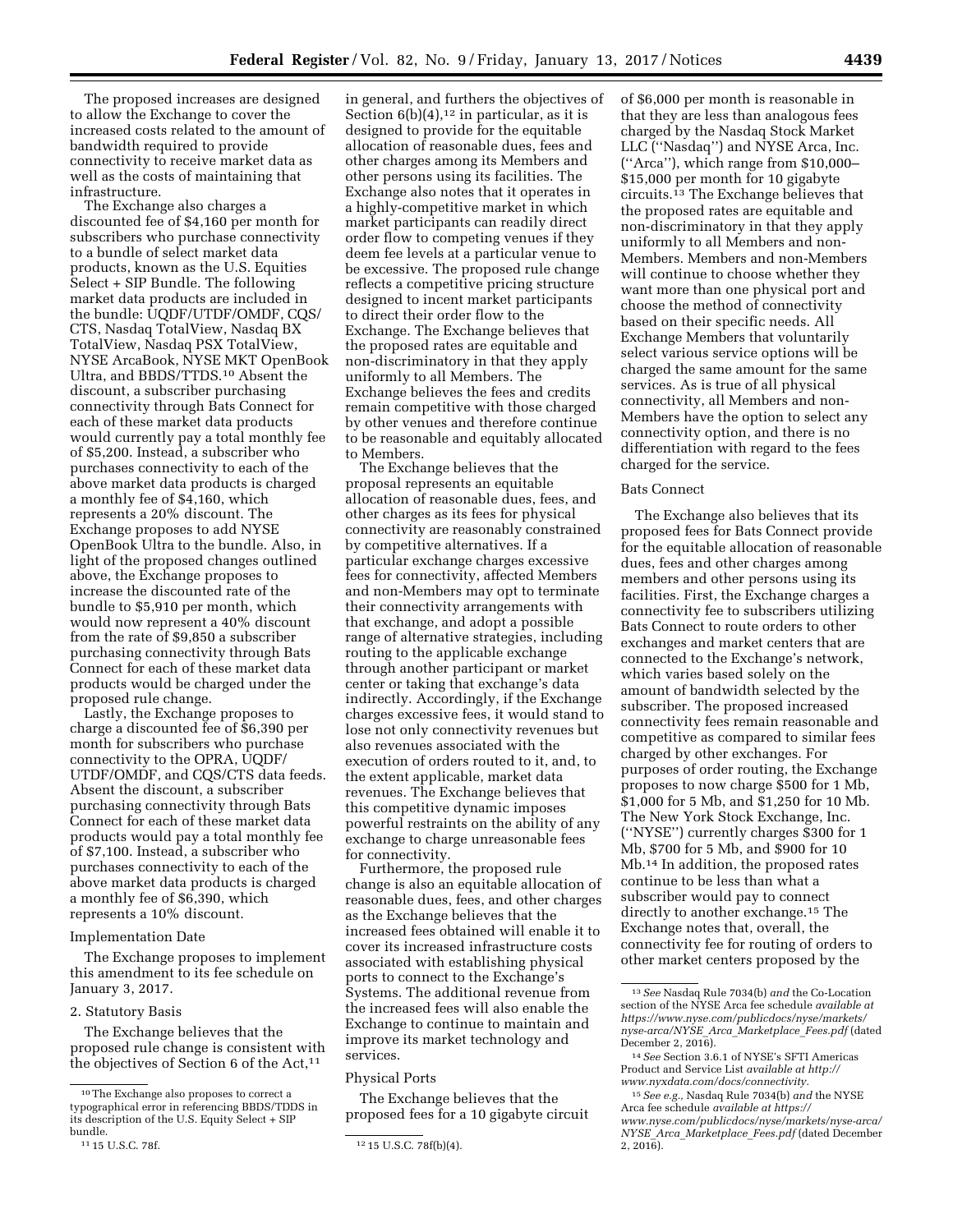Exchange is similar to that charged by the NYSE.

Second, with regard to utilizing Bats Connect to receive market data products from other exchanges, the Exchange only charges subscribers a connectivity fee, the amount of which is based solely on the amount of bandwidth required to transmit that specific data product to the subscribers. The Exchange believes it is necessary to increase the rates for select market data feeds as described herein to address changes in bandwidth necessary to receive such feeds. The increased fees will also enable the Exchange to continue to cover the increased infrastructure costs while also enabling it to continue to maintain and improve the service.

The amounts of the connectivity fees continue to be reasonable as compared to similar fees charged by other exchanges. For example, for market data connectivity, Nasdaq charges \$1,412 per month for CQS/CTS data feed, and the Exchange proposes to charge \$1,400 per month connectivity for CQS/CTS data feed.16

The Exchange believes it is reasonable to offer such discounted pricing to subscribers who purchase connectivity to a bundle of market data products as it would enable them to reduce their overall connectivity costs for the receipt of market data. The Exchange is not required by any rule or regulation to make Bats Connect available; nor are subscribers required by any rule or regulation to utilize Bats Connect. Accordingly, subscribers can discontinue use at any time and for any reason, including due to an assessment of the reasonableness of fees charged. Moreover, the Exchange believes the proposed fees are reasonable and equitable because they continue to be based on the Exchange's costs to cover the amount of bandwidth required to provide connectivity to the select bundle of data feeds. The proposed fees will continue to allow the Exchange to recoup this cost, while providing subscribers with an alternative means to connect to the select bundle of data feeds at a discounted rate.

Lastly, the Exchange believes the proposed fees are reasonable and equitable because they are based on the Exchange's costs to cover hardware, installation, testing and connection, as well as expenses involved in maintaining and managing the service. The proposed fees allow the Exchange to recoup these costs, while providing subscribers with an alternative means to

connect to other exchange and market centers. The Exchange believes that the proposed fees are reasonable and equitable in that they reflect the costs and the benefit of providing alternative connectivity.

# *(B) Self-Regulatory Organization's Statement on Burden on Competition*

The Exchange does not believe that the proposed rule change will impose any burden on competition not necessary or appropriate in furtherance of the purposes of the Act. As discussed above, the Exchange believes that fees for connectivity are constrained by the robust competition for order flow among exchanges and non-exchange markets. The Exchange does not believe that the proposed changes represent a significant departure from previous pricing offered by the Exchange or pricing offered by the Exchange's competitors. Additionally, Members may opt to disfavor the Exchange's pricing if they believe that alternatives offer them better value. Further, excessive fees for connectivity would serve to impair an exchange's ability to compete for order flow rather than burdening competition.

Lastly, the Exchange does not believe the proposed fees for Bats Connect will result in any burden on competition. The proposed rule change is designed to provide subscribers with an alternative means to access other market centers on the Exchange's network if they choose or in the event of a market disruption where other alternative connection methods become unavailable. Bats Connect is not the exclusive method to connect to these market centers and subscribers may utilize alternative methods to connect to the product if they believe the Exchange's proposed pricing is unreasonable or otherwise. Therefore, the Exchange does not believe the proposed rule change will have any effect on competition.

## *(C) Self-Regulatory Organization's Statement on Comments on the Proposed Rule Change Received From Members, Participants or Others*

The Exchange has not solicited, and does not intend to solicit, comments on this proposed rule change. The Exchange has not received any unsolicited written comments from Members or other interested parties.

## **III. Date of Effectiveness of the Proposed Rule Change and Timing for Commission Action**

The foregoing rule change has become effective pursuant to Section 19(b)(3)(A) of the Act<sup>17</sup> and paragraph (f) of Rule

19b–4 thereunder.18 At any time within 60 days of the filing of the proposed rule change, the Commission summarily may temporarily suspend such rule change if it appears to the Commission that such action is necessary or appropriate in the public interest, for the protection of investors, or otherwise in furtherance of the purposes of the Act.

### **IV. Solicitation of Comments**

Interested persons are invited to submit written data, views, and arguments concerning the foregoing, including whether the proposed rule change is consistent with the Act. Comments may be submitted by any of the following methods:

### *Electronic Comments*

• Use the Commission's Internet comment form (*[http://www.sec.gov/](http://www.sec.gov/rules/sro.shtml)  [rules/sro.shtml](http://www.sec.gov/rules/sro.shtml)*); or

• Send an email to *[rule-comments@](mailto:rule-comments@sec.gov) [sec.gov](mailto:rule-comments@sec.gov)*. Please include File Number SR– BatsBZX–2016–90 on the subject line.

#### *Paper Comments*

• Send paper comments in triplicate to Secretary, Securities and Exchange Commission, 100 F Street NE., Washington, DC 20549–1090. All submissions should refer to File Number SR–BatsBZX–2016–90. This file number should be included on the subject line if email is used. To help the Commission process and review your comments more efficiently, please use only one method. The Commission will post all comments on the Commission's Internet Web site (*[http://www.sec.gov/](http://www.sec.gov/rules/sro.shtml)  [rules/sro.shtml](http://www.sec.gov/rules/sro.shtml)*). Copies of the submission, all subsequent amendments, all written statements with respect to the proposed rule change that are filed with the Commission, and all written communications relating to the proposed rule change between the Commission and any person, other than those that may be withheld from the public in accordance with the provisions of 5 U.S.C. 552, will be available for Web site viewing and printing in the Commission's Public Reference Room, 100 F Street NE., Washington, DC 20549, on official business days between the hours of 10:00 a.m. and 3:00 p.m. Copies of the filing also will be available for inspection and copying at the principal office of the Exchange. All comments received will be posted without change; the Commission does not edit personal identifying information from submissions. You should submit only information that you wish to make

<sup>16</sup>*See* Nasdaq Rule 7034 (setting forth Nasdaq's connectivity fees for receipt of third party market

<sup>17 15</sup> U.S.C. 78s(b)(3)(A). 18 17 CFR 240.19b-4(f).